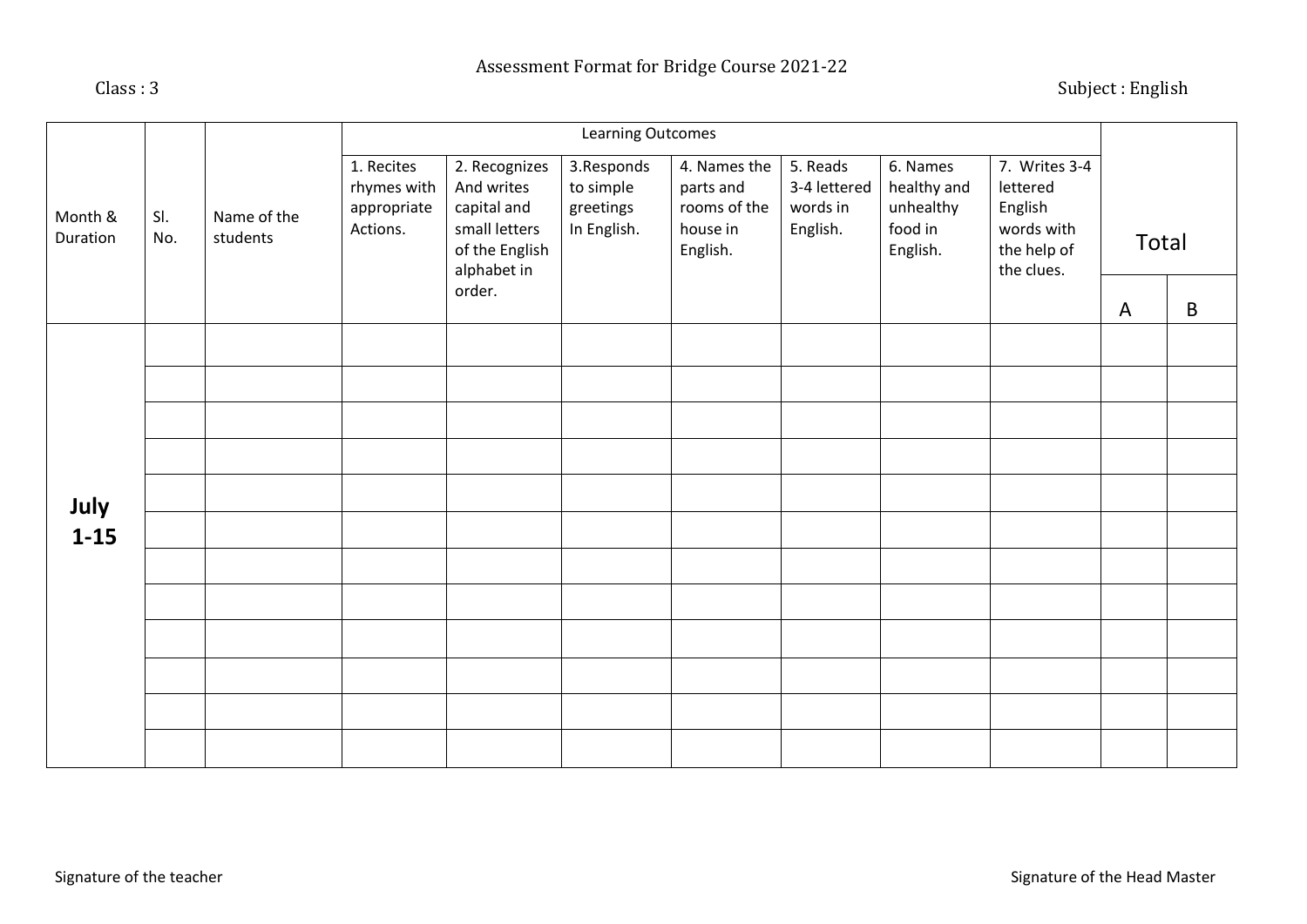| Month &<br>Duration |            |                         | Learning Outcomes                                    |                                                     |                                                              |                                                                                  |                                                  |                                                                                 |  |              |             |
|---------------------|------------|-------------------------|------------------------------------------------------|-----------------------------------------------------|--------------------------------------------------------------|----------------------------------------------------------------------------------|--------------------------------------------------|---------------------------------------------------------------------------------|--|--------------|-------------|
|                     | SI.<br>No. | Name of the<br>students | 1. Recites<br>rhymes with<br>appropriate<br>Actions. | 2. Answers<br>to simple<br>questions<br>In English. | 3. Introduces<br>his/her<br>family<br>members in<br>English. | 4.<br>Recognizes<br>and names<br>different<br>types of<br>dresses in<br>English. | 5. Reads<br>3-4 lettered<br>words in<br>English. | 6. Writes 3-4<br>lettered<br>English<br>words with<br>the help of<br>the clues. |  | Total        |             |
|                     |            |                         |                                                      |                                                     |                                                              |                                                                                  |                                                  |                                                                                 |  | $\mathsf{A}$ | $\mathsf B$ |
|                     |            |                         |                                                      |                                                     |                                                              |                                                                                  |                                                  |                                                                                 |  |              |             |
| July<br>16-31       |            |                         |                                                      |                                                     |                                                              |                                                                                  |                                                  |                                                                                 |  |              |             |
|                     |            |                         |                                                      |                                                     |                                                              |                                                                                  |                                                  |                                                                                 |  |              |             |
|                     |            |                         |                                                      |                                                     |                                                              |                                                                                  |                                                  |                                                                                 |  |              |             |
|                     |            |                         |                                                      |                                                     |                                                              |                                                                                  |                                                  |                                                                                 |  |              |             |
|                     |            |                         |                                                      |                                                     |                                                              |                                                                                  |                                                  |                                                                                 |  |              |             |
|                     |            |                         |                                                      |                                                     |                                                              |                                                                                  |                                                  |                                                                                 |  |              |             |
|                     |            |                         |                                                      |                                                     |                                                              |                                                                                  |                                                  |                                                                                 |  |              |             |
|                     |            |                         |                                                      |                                                     |                                                              |                                                                                  |                                                  |                                                                                 |  |              |             |
|                     |            |                         |                                                      |                                                     |                                                              |                                                                                  |                                                  |                                                                                 |  |              |             |
|                     |            |                         |                                                      |                                                     |                                                              |                                                                                  |                                                  |                                                                                 |  |              |             |
|                     |            |                         |                                                      |                                                     |                                                              |                                                                                  |                                                  |                                                                                 |  |              |             |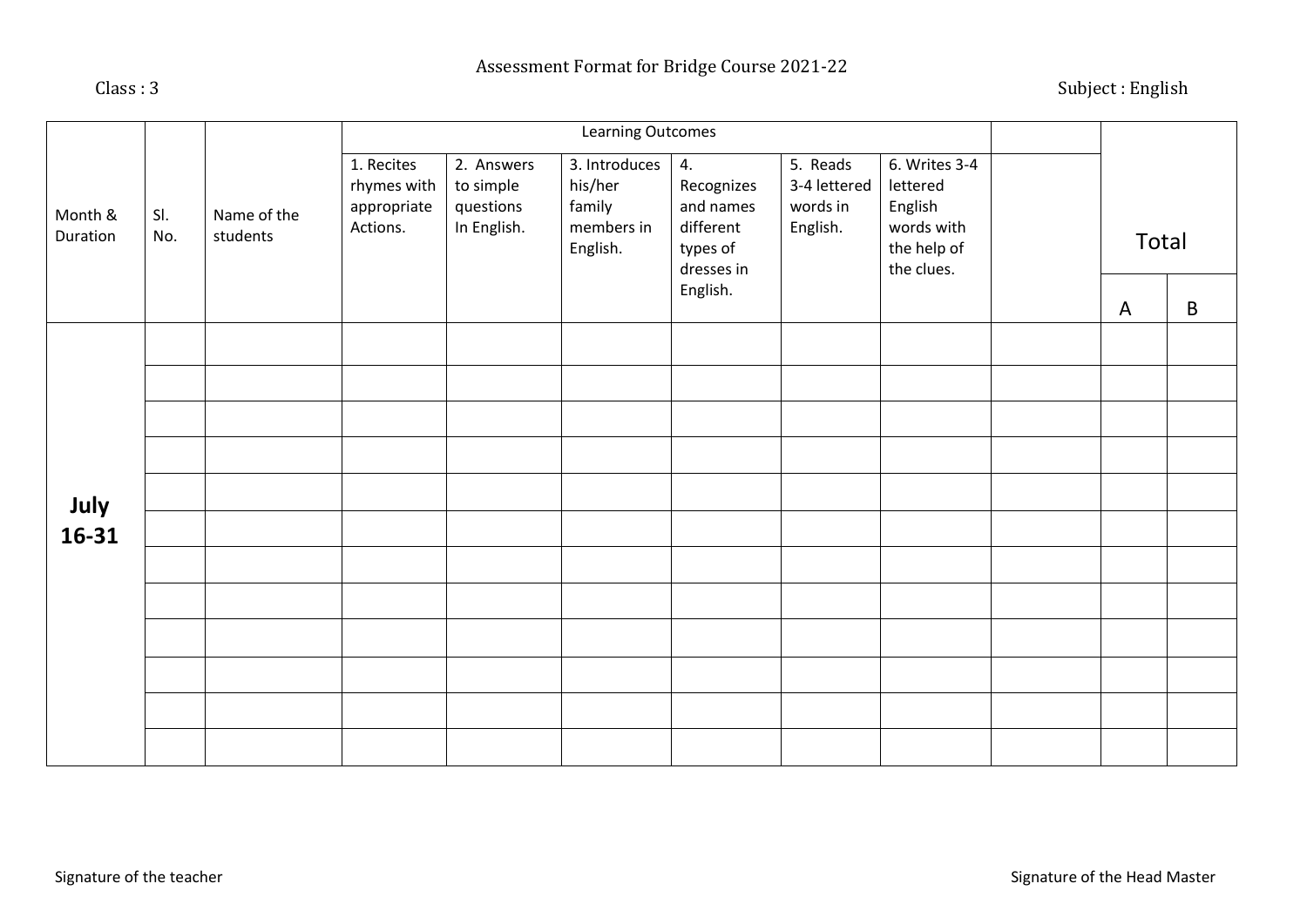|                     |            |                         | Learning Outcomes                                    |                                                                  |                                                                |                                                             |                                                                     |                                                  |                                                                                 |              |             |
|---------------------|------------|-------------------------|------------------------------------------------------|------------------------------------------------------------------|----------------------------------------------------------------|-------------------------------------------------------------|---------------------------------------------------------------------|--------------------------------------------------|---------------------------------------------------------------------------------|--------------|-------------|
| Month &<br>Duration | SI.<br>No. | Name of the<br>students | 1. Recites<br>rhymes with<br>appropriate<br>Actions. | 2. Responds<br>to simple<br>greetings<br>In English<br>verbally. | 3. Names<br>good<br>hygienic<br>habits in day-<br>to-day life. | 4. Tells the<br>time looking<br>at the clock<br>in English. | 5.<br>Recognizes<br>the seasons<br>and names<br>them in<br>English. | 6. Reads<br>3-4 lettered<br>words in<br>English. | 7. Writes 3-4<br>lettered<br>English<br>words with<br>the help of<br>the clues. |              | Total       |
|                     |            |                         |                                                      |                                                                  |                                                                |                                                             |                                                                     |                                                  |                                                                                 | $\mathsf{A}$ | $\mathsf B$ |
|                     |            |                         |                                                      |                                                                  |                                                                |                                                             |                                                                     |                                                  |                                                                                 |              |             |
|                     |            |                         |                                                      |                                                                  |                                                                |                                                             |                                                                     |                                                  |                                                                                 |              |             |
|                     |            |                         |                                                      |                                                                  |                                                                |                                                             |                                                                     |                                                  |                                                                                 |              |             |
|                     |            |                         |                                                      |                                                                  |                                                                |                                                             |                                                                     |                                                  |                                                                                 |              |             |
|                     |            |                         |                                                      |                                                                  |                                                                |                                                             |                                                                     |                                                  |                                                                                 |              |             |
| <b>August</b>       |            |                         |                                                      |                                                                  |                                                                |                                                             |                                                                     |                                                  |                                                                                 |              |             |
| $1 - 15$            |            |                         |                                                      |                                                                  |                                                                |                                                             |                                                                     |                                                  |                                                                                 |              |             |
|                     |            |                         |                                                      |                                                                  |                                                                |                                                             |                                                                     |                                                  |                                                                                 |              |             |
|                     |            |                         |                                                      |                                                                  |                                                                |                                                             |                                                                     |                                                  |                                                                                 |              |             |
|                     |            |                         |                                                      |                                                                  |                                                                |                                                             |                                                                     |                                                  |                                                                                 |              |             |
|                     |            |                         |                                                      |                                                                  |                                                                |                                                             |                                                                     |                                                  |                                                                                 |              |             |
|                     |            |                         |                                                      |                                                                  |                                                                |                                                             |                                                                     |                                                  |                                                                                 |              |             |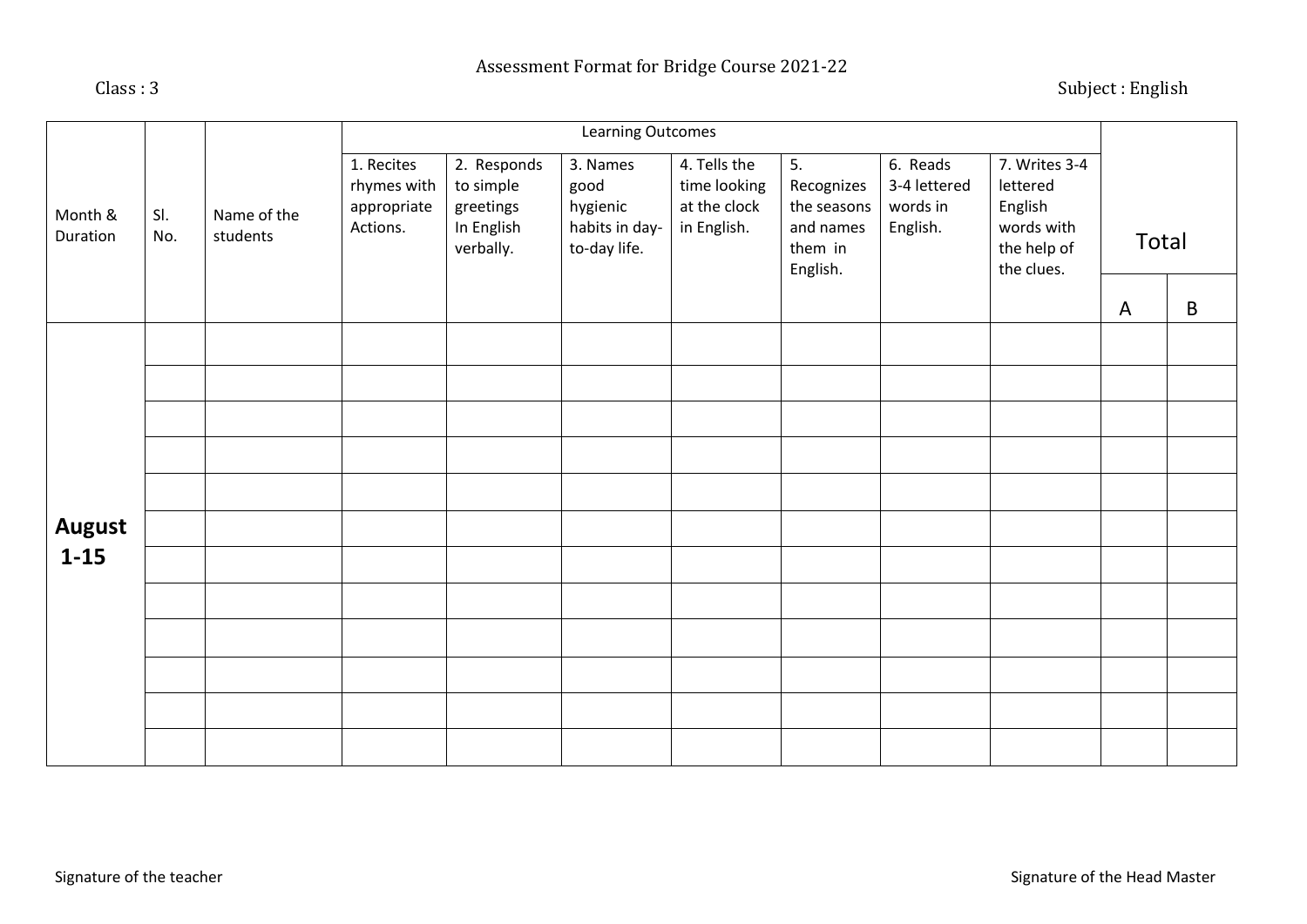| Month &<br>Duration    |            |                         | Learning Outcomes                                    |                                                                  |                                                                   |                                                                                           |                                                                                  |                                                  |                                                                                 |              |   |
|------------------------|------------|-------------------------|------------------------------------------------------|------------------------------------------------------------------|-------------------------------------------------------------------|-------------------------------------------------------------------------------------------|----------------------------------------------------------------------------------|--------------------------------------------------|---------------------------------------------------------------------------------|--------------|---|
|                        | SI.<br>No. | Name of the<br>students | 1. Recites<br>rhymes with<br>appropriate<br>Actions. | 2. Responds<br>to simple<br>greetings<br>In English<br>verbally. | 3. Names<br>national and<br>religious<br>festivals in<br>English. | 4. Listens to<br>the story and<br>answers to the<br>simple<br>comprehension<br>Questions. | 5.<br>Recognizes<br>different<br>professions<br>and names<br>them in<br>English. | 6. Reads<br>3-4 lettered<br>words in<br>English. | 7. Writes 3-4<br>lettered<br>English<br>words with<br>the help of<br>the clues. | Total        |   |
|                        |            |                         |                                                      |                                                                  |                                                                   |                                                                                           |                                                                                  |                                                  |                                                                                 | $\mathsf{A}$ | B |
|                        |            |                         |                                                      |                                                                  |                                                                   |                                                                                           |                                                                                  |                                                  |                                                                                 |              |   |
|                        |            |                         |                                                      |                                                                  |                                                                   |                                                                                           |                                                                                  |                                                  |                                                                                 |              |   |
|                        |            |                         |                                                      |                                                                  |                                                                   |                                                                                           |                                                                                  |                                                  |                                                                                 |              |   |
|                        |            |                         |                                                      |                                                                  |                                                                   |                                                                                           |                                                                                  |                                                  |                                                                                 |              |   |
|                        |            |                         |                                                      |                                                                  |                                                                   |                                                                                           |                                                                                  |                                                  |                                                                                 |              |   |
| <b>August</b><br>16-31 |            |                         |                                                      |                                                                  |                                                                   |                                                                                           |                                                                                  |                                                  |                                                                                 |              |   |
|                        |            |                         |                                                      |                                                                  |                                                                   |                                                                                           |                                                                                  |                                                  |                                                                                 |              |   |
|                        |            |                         |                                                      |                                                                  |                                                                   |                                                                                           |                                                                                  |                                                  |                                                                                 |              |   |
|                        |            |                         |                                                      |                                                                  |                                                                   |                                                                                           |                                                                                  |                                                  |                                                                                 |              |   |
|                        |            |                         |                                                      |                                                                  |                                                                   |                                                                                           |                                                                                  |                                                  |                                                                                 |              |   |
|                        |            |                         |                                                      |                                                                  |                                                                   |                                                                                           |                                                                                  |                                                  |                                                                                 |              |   |
|                        |            |                         |                                                      |                                                                  |                                                                   |                                                                                           |                                                                                  |                                                  |                                                                                 |              |   |